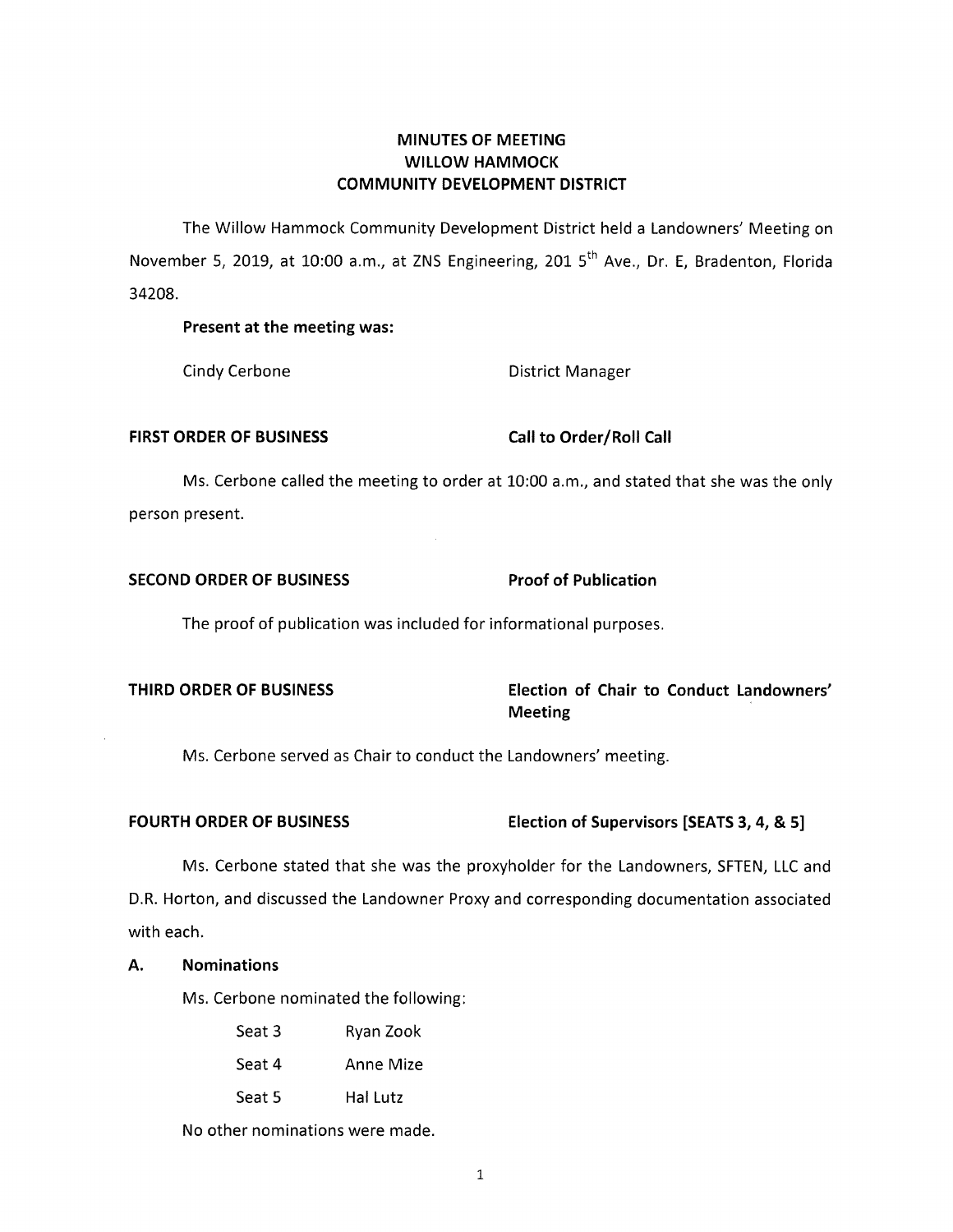#### WILLOW HAMMOCK CDD November 5, 2019

# **B. Casting of Ballots**

#### **i. Determine Number of Voting Units Represented**

Ms. Cerbone stated a total of 128 voting units were represented, as follows:

| SFTEN, LLC | 51 votes |
|------------|----------|
|------------|----------|

D.R. Horton, Inc. 77 votes

No other voting units were represented.

## **ii. Determine Number of Voting Units Assigned by Proxy**

Ms. Cerbone stated that all 128 votes were assigned to her by proxy and she may cast up to 128 votes, per Seat.

Ms. Cerbone cast the following votes on behalf of D.R. Horton, Inc.:

| Seat 3 | Ryan Zook | 77 votes |
|--------|-----------|----------|
| Seat 4 | Anne Mize | 77 votes |
| Seat 5 | Hal Lutz  | 76 votes |

Ms. Cerbone cast the following votes on behalf of SFTEN, LLC:

| Seat 3 | Ryan Zook | 51 votes |
|--------|-----------|----------|
| Seat 4 | Anne Mize | 51 votes |
| Seat 5 | Hal Lutz  | 50 votes |

# **C. Ballot Tabulation and Results**

Mr. Wrathell presented the following ballot tabulation and results and the terms for each Seat:

| Seat 3 | Ryan Zook | 128 votes | Four-year Term |
|--------|-----------|-----------|----------------|
| Seat 4 | Anne Mize | 128 votes | Four-year Term |
| Seat 5 | Hal Lutz  | 126 votes | Two-year Term  |

## **FIFTH ORDER OF BUSINESS Landowners' Questions/Comments**

There being no Landowners' questions or comments, the next item followed.

#### **SIXTH ORDER OF BUSINESS Adjournment**

There being no further business to discuss, the meeting adjourned at 10:04 a.m.